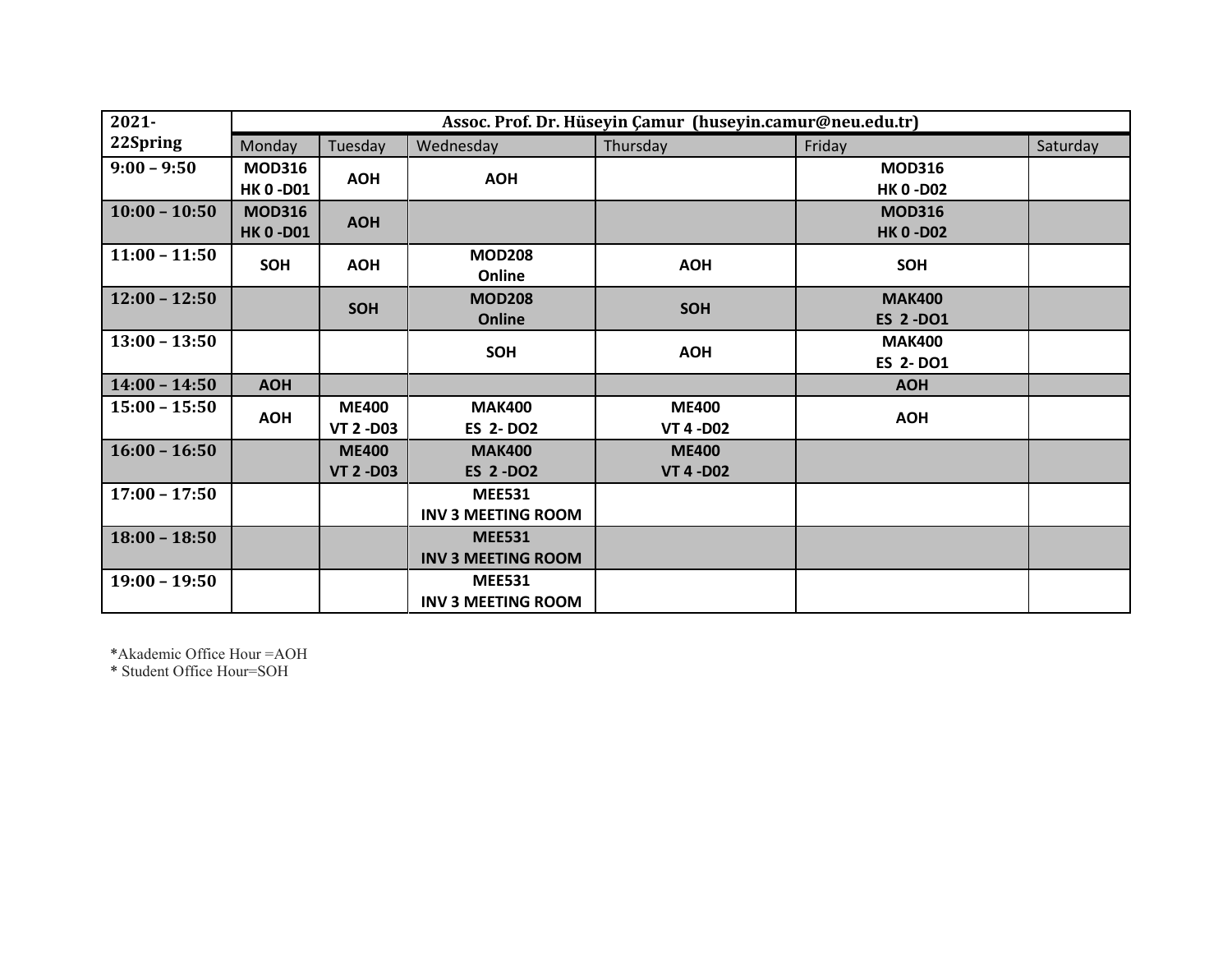| $2021 -$        | Prof. Dr. Mahmut A. Savaş |                                   |                            |                                   |                          |          |  |
|-----------------|---------------------------|-----------------------------------|----------------------------|-----------------------------------|--------------------------|----------|--|
| 22Spring        | Monday                    | Tuesday                           | Wednesday                  | Thursday                          | Friday                   | Saturday |  |
| $9:00 - 9:50$   |                           |                                   | <b>ECC 433</b><br>ES 1-D08 |                                   |                          |          |  |
| $10:00 - 10:50$ |                           | <b>ECC 433</b><br>ES 2 -D06       | SOH                        |                                   |                          |          |  |
| $11:00 - 11:50$ |                           | <b>ECC 433</b><br>ES 2 -D06       |                            |                                   | <b>MEE 475</b><br>Online |          |  |
| $12:00 - 12:50$ |                           |                                   |                            | <b>MOD 433</b><br><b>ES 1-D08</b> | <b>MEE 475</b><br>Online |          |  |
| $13:00 - 13:50$ | SOH                       | SOH                               |                            | SOH                               | SOH (Online)             |          |  |
| $14:00 - 14:50$ |                           |                                   | <b>AOH</b>                 | <b>AOH</b>                        | <b>AOH</b>               |          |  |
| $15:00 - 15:50$ | <b>AOH</b>                | <b>MOD 433</b><br>ES 1-D07        | <b>AOH</b>                 | <b>AOH</b>                        | <b>AOH</b>               |          |  |
| $16:00 - 16:50$ | <b>AOH</b>                | <b>MOD 433</b><br><b>ES 1-D07</b> |                            |                                   |                          |          |  |
| $17:00 - 17:50$ | <b>MEE 571</b><br>IN-CR   |                                   |                            |                                   |                          |          |  |
| $18:00 - 18:50$ | <b>MEE 571</b><br>IN-CR   |                                   |                            |                                   |                          |          |  |
| $19:00 - 19:50$ | <b>MEE 571</b><br>IN-CR   |                                   |                            |                                   |                          |          |  |

\*Academic Office Hour =AOH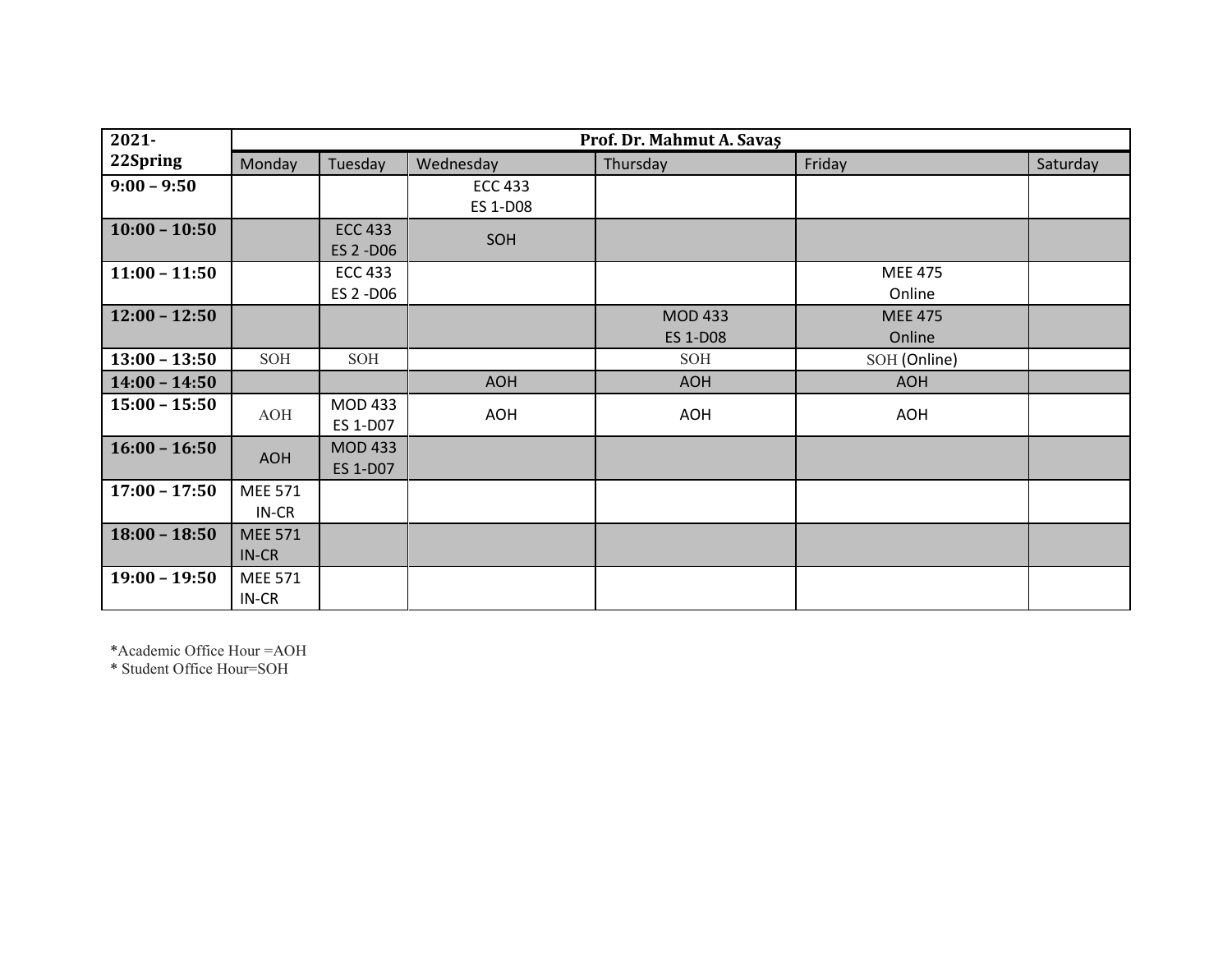| 2021-22         | <b>Assist. Prof. Dr. Metin Bilin</b> |                 |                 |                 |                 |          |  |  |  |
|-----------------|--------------------------------------|-----------------|-----------------|-----------------|-----------------|----------|--|--|--|
| <b>Spring</b>   |                                      |                 |                 |                 |                 |          |  |  |  |
|                 | Monday<br>Tuesday                    |                 | Wednesday       | Thursday        | Friday          | Saturday |  |  |  |
| $9:00 - 9:50$   |                                      | <b>MOD222</b>   |                 | <b>ECC222</b>   |                 |          |  |  |  |
|                 |                                      | <b>VT-1-D03</b> | SOH             | <b>HK 3 D01</b> |                 |          |  |  |  |
| $10:00 - 10:50$ |                                      | <b>MOD222</b>   |                 | <b>ECC222</b>   |                 |          |  |  |  |
|                 |                                      | <b>VT-1-D03</b> | <b>ECC482</b>   | <b>HK 3 D01</b> |                 |          |  |  |  |
| $11:00 - 11:50$ |                                      | <b>SOH</b>      | <b>ECC482</b>   | <b>SOH</b>      | <b>AOH</b>      |          |  |  |  |
| $12:00 - 12:50$ |                                      |                 |                 | <b>MAK104</b>   | <b>SOH</b>      |          |  |  |  |
|                 | <b>AOH</b>                           | <b>AOH</b>      | <b>AOH</b>      | <b>ES-2-D02</b> |                 |          |  |  |  |
| $13:00 - 13:50$ | <b>SOH</b>                           | <b>AOH</b>      | <b>ECC222</b>   | <b>MAK104</b>   | <b>MOD222</b>   |          |  |  |  |
|                 |                                      |                 | <b>HK 0 D01</b> | <b>ES-2-D02</b> | <b>ES 2 D11</b> |          |  |  |  |
| $14:00 - 14:50$ | <b>MEE104</b>                        |                 | <b>ECC222</b>   | <b>AOH</b>      | <b>MOD222</b>   |          |  |  |  |
|                 | <b>ES-1-D07</b>                      |                 | <b>HK 0 D01</b> |                 | <b>ES 2 D11</b> |          |  |  |  |
| $15:00 - 15:50$ | <b>MEE104</b>                        |                 | <b>AOH</b>      | <b>AOH</b>      | <b>AOH</b>      |          |  |  |  |
|                 | <b>ES-1-D07</b>                      |                 |                 |                 |                 |          |  |  |  |
| $16:00 - 16:50$ | <b>AOH</b>                           |                 |                 |                 |                 |          |  |  |  |
| $17:00 - 17:50$ |                                      |                 |                 |                 |                 |          |  |  |  |
| $18:00 - 18:50$ |                                      |                 |                 |                 |                 |          |  |  |  |
| $19:00 - 19:50$ |                                      |                 |                 |                 |                 |          |  |  |  |

\* Akademic Office Hour =AOH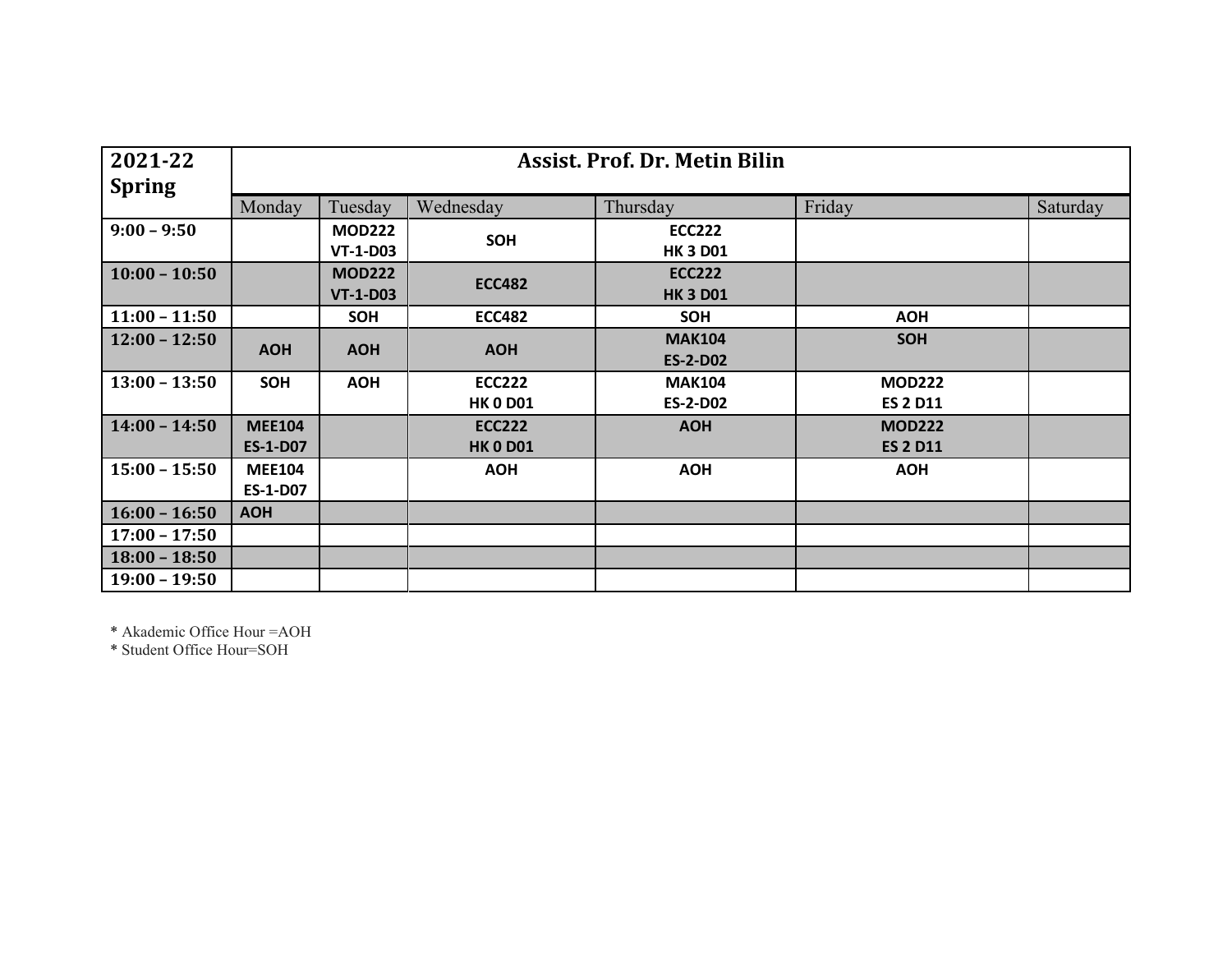| $2021 -$        | <b>Assoc. Prof. Dr. Youssef Kassem</b> |                 |                 |                 |                 |          |  |
|-----------------|----------------------------------------|-----------------|-----------------|-----------------|-----------------|----------|--|
| 22Spring        | Monday                                 | Tuesday         | Wednesday       | Thursday        | Friday          | Saturday |  |
| $9:00 - 9:50$   | <b>AOH</b>                             | AOH             | AOH             | <b>ECC316</b>   | <b>ECC208</b>   |          |  |
|                 |                                        |                 |                 | VT 1 D01        |                 |          |  |
| $10:00 - 10:50$ | <b>AOH</b>                             | <b>AOH</b>      | <b>AOH</b>      | <b>ECC316</b>   | <b>ECC208</b>   |          |  |
|                 |                                        |                 |                 | <b>VT 1 D01</b> |                 |          |  |
| $11:00 - 11:50$ | <b>ECC314</b>                          | <b>ECC224</b>   | ECC316          | <b>SOH</b>      | <b>AOH</b>      |          |  |
|                 | <b>VT 2 D01</b>                        | <b>VT 4 D01</b> | <b>VT 1 D05</b> |                 |                 |          |  |
| $12:00 - 12:50$ | <b>ECC314</b>                          | <b>ECC224</b>   | <b>ECC316</b>   | <b>AOH</b>      | <b>ECC314</b>   |          |  |
|                 | <b>VT 2 D01</b>                        | <b>VT 4 D01</b> | <b>VT 1 D05</b> |                 | <b>VT 4 D03</b> |          |  |
| $13:00 - 13:50$ | SOH                                    | SOH             | <b>SOH</b>      | <b>ECC224</b>   | <b>ECC314</b>   |          |  |
|                 |                                        |                 |                 | VT 1 D05        | <b>VT 4 D03</b> |          |  |
| $14:00 - 14:50$ |                                        |                 |                 | <b>ECC224</b>   | SOH             |          |  |
|                 |                                        |                 |                 | <b>VT 1 D05</b> |                 |          |  |
| $15:00 - 15:50$ |                                        |                 |                 | <b>AOH</b>      | <b>AOH</b>      |          |  |
| $16:00 - 16:50$ |                                        |                 |                 |                 |                 |          |  |
| $17:00 - 17:50$ |                                        |                 |                 |                 |                 |          |  |
| $18:00 - 18:50$ |                                        |                 |                 |                 |                 |          |  |
| $19:00 - 19:50$ |                                        |                 |                 |                 |                 |          |  |

\*Academic Office Hour =AOH